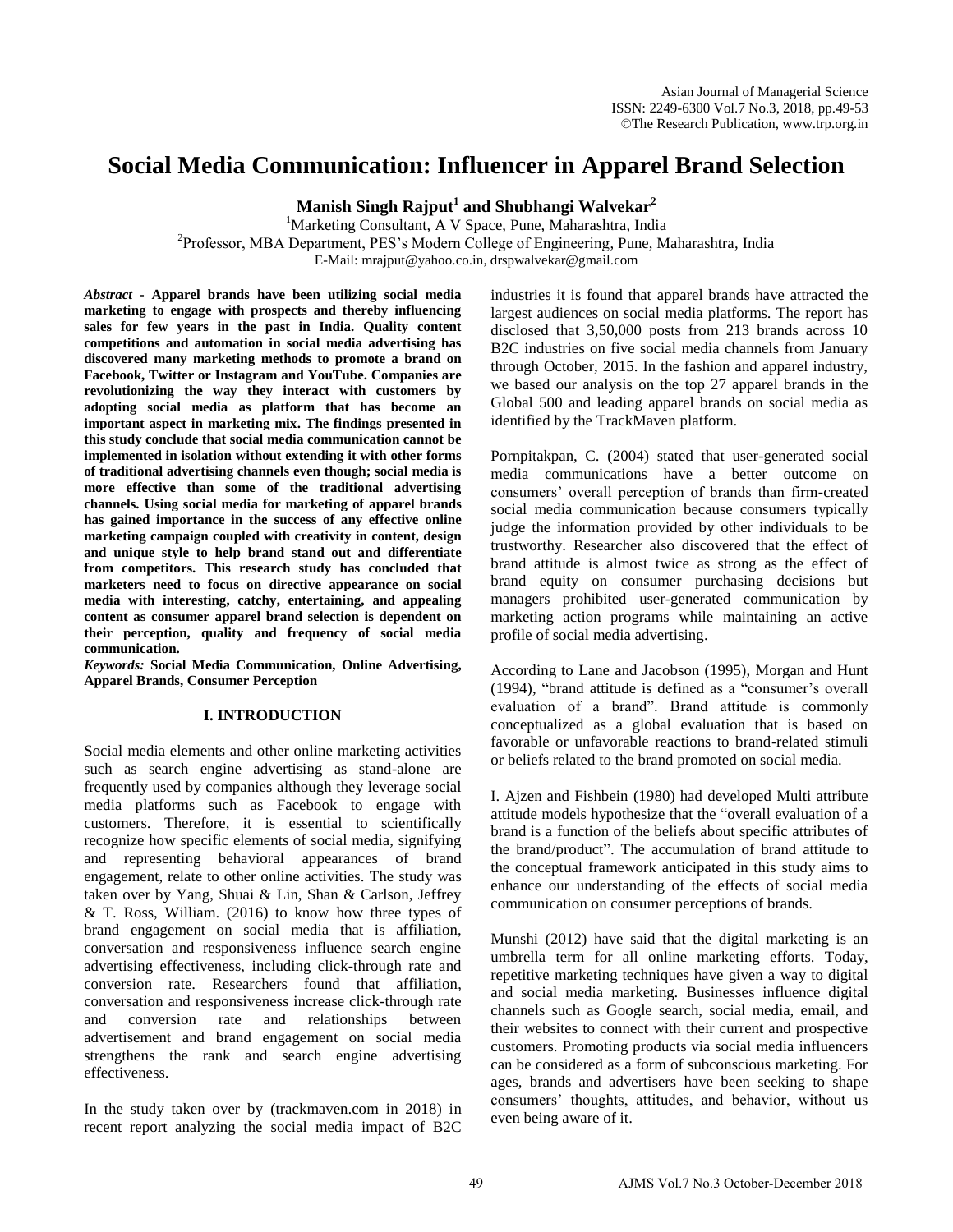Article published on [www.meltwater.com](http://www.meltwater.com/) has highlighted that the rise of the influencer is one of the biggest shifts in high fashion influencers with large and dedicated consumer base. Fashion bloggers prefer to link their outfits, allowing a consumer to see somewhat they like and immediately purchase it. Apps like "LIKE to KNOW it" or clickable links through Pinterest allow you to shop directly from social media, and have pieces delivered directly to your door.

Bidyanand Jha (2015) has stated that the influence of firm created social media communication & user generated social media communication on brand attitude which in turn influencer of brand equity and afterwards purchase intention by making explicit the mediating role of learning style on the antecedents of brand attitude.

# **II. RESEARCH PROBLEM AND SCOPE**

This research study is an attempt to estimate the relationship between consumer perceptions about social media communication for apparel brands in order to find out the impact of social media communication on apparel brand selection. A survey consist of netizens from various social media was conducted to note the opinion of social media users regarding their experience and perception about social media communication related to apparel brands. Individuals who have given response in this survey were from various demographic classes as there was no any barrier in data collection via internet only. Manish Singh Rajput and Shubhangi Walvekar<br>
Article problished on www.melturetar.com this general contents on<br>
that the rive of the influencer is one of the biggest shifts in<br>
that the rive of the influencer with large and

So the result of this study may be applicable to any set of geographical location and any demographic segment of individual throughout the India. 840 responses were taken from social media users with the help of convenient sampling considering Morgon's table as thumb rule for sample size. Descriptive data analysis was done to frame the demographic profile of respondents with the help of frequency analysis whereas ANOVA, regression and correlation analysis was performed to test hypothesis as inferential statistical proofs.

# **III. OBJECTIVES OF THE STUDY**

- 1. To study consumer's perception about brands communicated on social media
- 2. To study the social media communication impact on apparel brand selection

# **IV. RESEARCH METHODOLOGY**

Primary data was collected through convenience snowball sampling method under the descriptive research design in order to test hypotheses of this research. Respondents were selected with the help of individuals who are subscribers and active on various social networking sites. A google survey link was spread through various social media platforms with the help of socially connected individuals. Various magazines, journals, research articles and internet sources were discovered in order to set theoretical background of this research. Secondary data helped to define objectives and hypotheses of the study. Variables measuring the opinion for dependent and independent variables related to hypothesis testing were collected on five point Likert scale.

# **V. DATA ANALYSIS**

Collected data was processed and entered in SPSS software for statistical analysis. Various parametric and nonparametric tests are performed on the data in order to justify the objectives and test hypotheses as below:

## **VI. DESCRIPTIVE ANALYSIS**

Descriptive analysis was performed to know various percentages and distribution characteristics of data collected which also helped in tabulation, meaningful formulation and graphical representation of data. It is found that most of the respondents (50.6%) who have taken part in survey were from 27 years and above group representing mature and professional netizens showing affinity towards social networking sites. Against the common belief of teen-agers being highly social media savvy, only 12% respondents were found active in this category.

Male has overtaken female by 62.3% over 37.7% in social media use. 76.9% respondents are using social media for more than 5 years and only 2% are using since a year which indicated the longer association and popularity of social media. 64.8% means a very big segment of social media user's daily log-on to their profiles and very negligible people has less frequency of social media use. 59.6% respondents' use social media up to 1 hour daily and 18.4% people use it for up to 4hours daily. This profile of social media users gives clear picture on usage pattern and popularity of social media.

Mean analysis is performed on the variables measured on Likert scale for the agreement level of respondents where 1 is measured as strongly disagree, 2 is disagree, 3 is neutral, 4 is agree and 5 is strongly agree. Mean less than 3 indicate the disagreement of respondent and mean more than 3 indicated agreements. The table below indicates that the mean for all variables is more than three and hence it is clear that social media communication has very high impact on consumer perception and brand selection.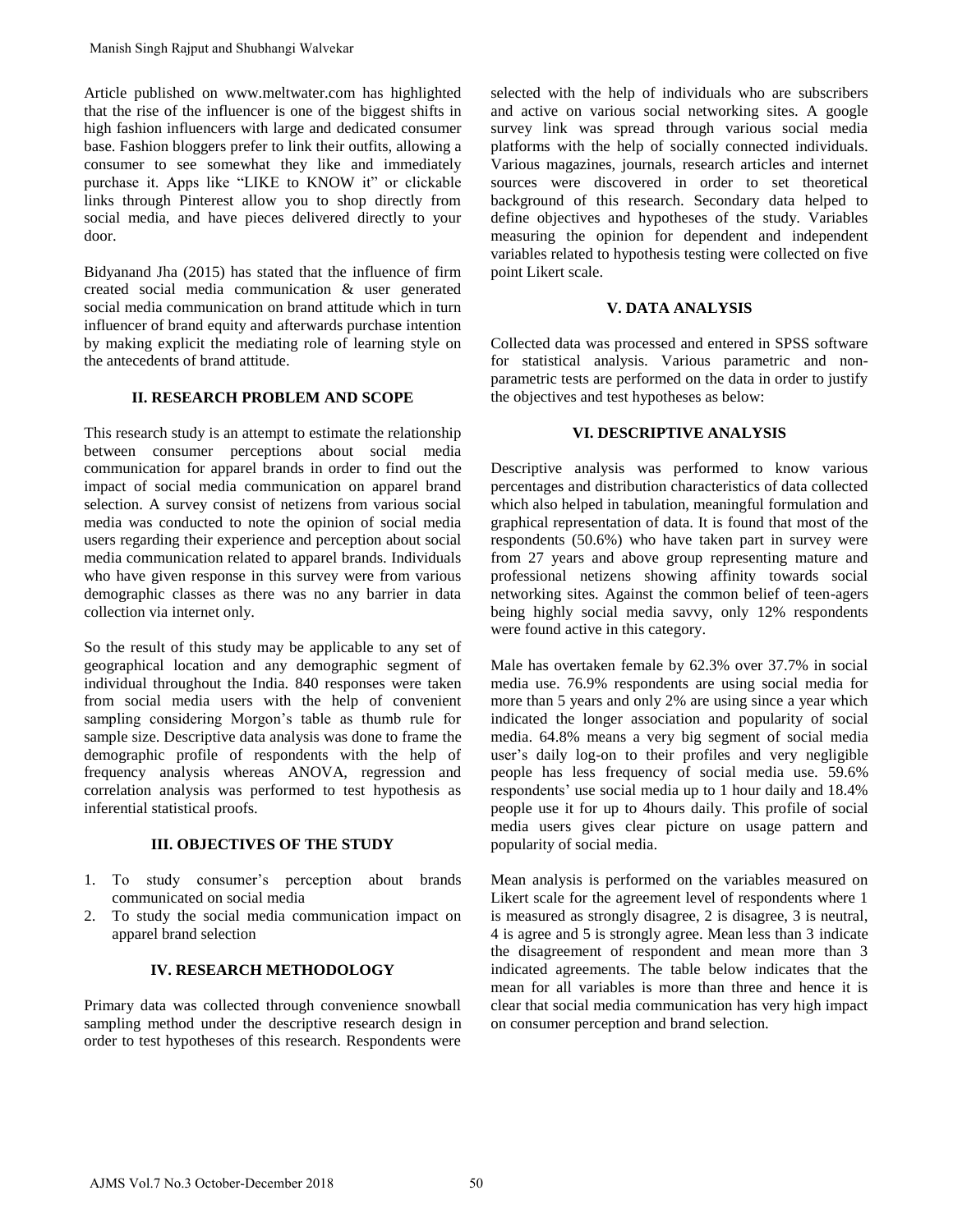|                                                                              |                |                                       |                                                                                                                                                                                                                                                             |                               |     | <b>Descriptive Statistics</b>                   |                                                                                                                                                                                                                                                                                                                                           |                          |                     |                          |                  |                   |
|------------------------------------------------------------------------------|----------------|---------------------------------------|-------------------------------------------------------------------------------------------------------------------------------------------------------------------------------------------------------------------------------------------------------------|-------------------------------|-----|-------------------------------------------------|-------------------------------------------------------------------------------------------------------------------------------------------------------------------------------------------------------------------------------------------------------------------------------------------------------------------------------------------|--------------------------|---------------------|--------------------------|------------------|-------------------|
|                                                                              |                |                                       |                                                                                                                                                                                                                                                             |                               | N   | <b>Minimum</b>                                  | <b>Maximum</b>                                                                                                                                                                                                                                                                                                                            | Mean                     |                     | Std.<br><b>Deviation</b> |                  | <b>Variance</b>   |
|                                                                              |                | Came across to apparel advertisements |                                                                                                                                                                                                                                                             |                               | 840 | 1                                               | 5                                                                                                                                                                                                                                                                                                                                         | 3.99                     |                     | 0.878                    |                  | 0.771             |
|                                                                              |                | Seen various offers and schemes       |                                                                                                                                                                                                                                                             |                               | 840 | $\mathbf{1}$                                    | 5                                                                                                                                                                                                                                                                                                                                         | 4.23                     |                     | 0.83                     |                  | 0.688             |
| Seen many sales drives                                                       |                |                                       |                                                                                                                                                                                                                                                             |                               | 840 | $\mathbf{1}$                                    | 5                                                                                                                                                                                                                                                                                                                                         | 4.02                     |                     | 0.938                    |                  | 0.879             |
|                                                                              |                |                                       | Apparel brands have high presence on social media                                                                                                                                                                                                           |                               | 840 | $\mathbf{1}$                                    | 5                                                                                                                                                                                                                                                                                                                                         | 3.51                     |                     | 1.127                    |                  | 1.271             |
| social media                                                                 |                |                                       | E-commerce websites promote apparel brand on                                                                                                                                                                                                                |                               | 840 | $\mathbf{1}$                                    | 5                                                                                                                                                                                                                                                                                                                                         | 3.99                     |                     | 0.879                    |                  | 0.772             |
| media frequently                                                             |                |                                       | Various pop-up and google ads appear on social                                                                                                                                                                                                              |                               | 840 | $\mathbf{1}$                                    | 5                                                                                                                                                                                                                                                                                                                                         | 4.23                     |                     | 0.83                     |                  | 0.689             |
|                                                                              |                | accounts related to my search history | Apparel brands are promoted to my social media                                                                                                                                                                                                              |                               | 840 | $\mathbf{1}$                                    | 5                                                                                                                                                                                                                                                                                                                                         | 4.02                     |                     | 0.938                    |                  | 0.879             |
| media                                                                        |                |                                       | I like to check apparel brands advertised on social                                                                                                                                                                                                         |                               | 840 | $\mathbf{1}$                                    | 5                                                                                                                                                                                                                                                                                                                                         | 3.51                     |                     | 1.127                    |                  | 1.271             |
|                                                                              |                |                                       | I find social media apparel advertising interesting                                                                                                                                                                                                         |                               | 840 | $\mathbf{1}$                                    | 5                                                                                                                                                                                                                                                                                                                                         | 3.99                     |                     | 0.878                    |                  | 0.771             |
| Brand advertised on my profile are highly suitable to<br>my interest         |                |                                       |                                                                                                                                                                                                                                                             |                               |     | $\mathbf{1}$                                    | 5                                                                                                                                                                                                                                                                                                                                         | 4.23                     |                     | 0.83                     |                  | 0.689             |
| content                                                                      |                |                                       | Social Media advertisements have interesting                                                                                                                                                                                                                |                               | 840 | $\mathbf{1}$                                    | 5                                                                                                                                                                                                                                                                                                                                         | 4.02                     |                     | 0.938                    |                  | 0.879             |
|                                                                              |                |                                       | Social Media advertisements are entertaining                                                                                                                                                                                                                |                               | 840 | $\mathbf{1}$                                    | 5                                                                                                                                                                                                                                                                                                                                         | 3.9                      |                     | 1.007                    |                  | 1.015             |
| selection                                                                    |                |                                       | Social Media advertisements affects your brand                                                                                                                                                                                                              |                               | 840 | $\mathbf{1}$                                    | 5                                                                                                                                                                                                                                                                                                                                         | 3.79                     |                     | 0.992                    |                  | 0.984             |
| Valid N (listwise)                                                           |                |                                       |                                                                                                                                                                                                                                                             |                               | 840 |                                                 |                                                                                                                                                                                                                                                                                                                                           |                          |                     |                          |                  |                   |
|                                                                              |                |                                       | rand selection is not dependent on the social media<br>rand selection is dependent on the social media                                                                                                                                                      |                               |     |                                                 | communication efforts, frequency and appearance b<br>companies in consumer perception. Regression statistics i<br>estimated to test the significance and the strength o<br>dependency among brand selection as dependent and<br>measurement variables as shown in the model summar<br>table. Normality of dependent variable was tested b |                          |                     |                          |                  |                   |
|                                                                              |                |                                       | sypothesis is intended to check the dependency of<br>I brand selection by consumers on the social media                                                                                                                                                     |                               |     | table below.                                    | estimating Kolmogorov-Smirnov and Shapiro-Wilk tes<br>which is absolutely significant with alpha value as shown i                                                                                                                                                                                                                         |                          |                     |                          |                  |                   |
|                                                                              |                |                                       |                                                                                                                                                                                                                                                             |                               |     | TABLE II TESTS OF NORMALITY                     |                                                                                                                                                                                                                                                                                                                                           |                          |                     |                          |                  |                   |
|                                                                              |                |                                       |                                                                                                                                                                                                                                                             |                               |     | <b>Tests of Normality</b>                       |                                                                                                                                                                                                                                                                                                                                           |                          |                     |                          |                  |                   |
|                                                                              |                |                                       |                                                                                                                                                                                                                                                             |                               |     |                                                 | Kolmogorov-Smirnov <sup>a</sup>                                                                                                                                                                                                                                                                                                           |                          | <b>Shapiro-Wilk</b> |                          |                  |                   |
|                                                                              |                |                                       |                                                                                                                                                                                                                                                             |                               |     | <b>Statistic</b>                                | df                                                                                                                                                                                                                                                                                                                                        | Sig.                     | <b>Statistic</b>    | df                       | Sig.             |                   |
|                                                                              |                |                                       | Social Media advertisements affects your brand selection                                                                                                                                                                                                    |                               |     | .285<br>a. Lilliefors Significance Correction   | 840                                                                                                                                                                                                                                                                                                                                       | .000                     | .850                | 840                      | .000             |                   |
|                                                                              |                |                                       |                                                                                                                                                                                                                                                             |                               |     | TABLE III MODEL SUMMARY                         |                                                                                                                                                                                                                                                                                                                                           |                          |                     |                          |                  |                   |
|                                                                              |                |                                       |                                                                                                                                                                                                                                                             |                               |     | Model Summary <sup>b</sup>                      |                                                                                                                                                                                                                                                                                                                                           |                          |                     |                          |                  |                   |
|                                                                              |                |                                       |                                                                                                                                                                                                                                                             |                               |     |                                                 |                                                                                                                                                                                                                                                                                                                                           | <b>Change Statistics</b> |                     |                          |                  |                   |
|                                                                              | R              | R<br><b>Square</b>                    | <b>Adjusted R</b><br><b>Square</b>                                                                                                                                                                                                                          | Std. Error of<br>the Estimate |     | <b>R</b> Square<br>Change                       | F<br><b>Change</b>                                                                                                                                                                                                                                                                                                                        | df1                      | df <sub>2</sub>     |                          | Sig. F<br>Change | Durbin-<br>Watson |
| $\mathbf{1}$                                                                 | $.654^{\circ}$ | .428                                  | .425                                                                                                                                                                                                                                                        | .752                          |     | .428                                            | 124.943                                                                                                                                                                                                                                                                                                                                   | 5                        | 834                 |                          | .000             | 1.902             |
|                                                                              |                |                                       | redictors: (Constant), Apparel brands are promoted to my social media accounts related to my search history, Various pop-up and<br>google ads appears on social media frequently, Apparel brands have high presence on social media, Came across to apparel |                               |     |                                                 |                                                                                                                                                                                                                                                                                                                                           |                          |                     |                          |                  |                   |
| <b>otheses Testing</b><br>unication.<br>unication.<br><b>Todel</b><br>nsion0 |                |                                       | b. Dependent Variable: Social Media advertisements affects your brand selection                                                                                                                                                                             |                               |     | advertisements, Seen various offers and schemes |                                                                                                                                                                                                                                                                                                                                           |                          |                     |                          |                  |                   |

*A. Hypotheses Testing* 

*H0:* Brand selection is not dependent on the social media communication.

 $H_1$ : Brand selection is dependent on the social media communication.

This hypothesis is intended to check the dependency of apparel brand selection by consumers on the social media

TABLE II TESTS OF NORMALITY

| <b>Tests of Normality</b>                                |                  |     |                  |      |      |      |  |  |  |
|----------------------------------------------------------|------------------|-----|------------------|------|------|------|--|--|--|
| Kolmogorov-Smirnov <sup>a</sup><br><b>Shapiro-Wilk</b>   |                  |     |                  |      |      |      |  |  |  |
|                                                          | <b>Statistic</b> | df  | <b>Statistic</b> | df   | Sig. |      |  |  |  |
| Social Media advertisements affects your brand selection | .285             | 840 | .000             | .850 | 840  | .000 |  |  |  |
| a. Lilliefors Significance Correction                    |                  |     |                  |      |      |      |  |  |  |

|            |  |                |               |                   | Model Summary <sup>b</sup>                                                                                                                                                                                                                                                                                         |                                  |         |     |     |                         |        |
|------------|--|----------------|---------------|-------------------|--------------------------------------------------------------------------------------------------------------------------------------------------------------------------------------------------------------------------------------------------------------------------------------------------------------------|----------------------------------|---------|-----|-----|-------------------------|--------|
|            |  |                | R             | <b>Adjusted R</b> | Std. Error of                                                                                                                                                                                                                                                                                                      |                                  | Durbin- |     |     |                         |        |
| Model      |  | R              | <b>Square</b> | <b>Square</b>     | the Estimate                                                                                                                                                                                                                                                                                                       | <b>R</b> Square<br><b>Change</b> | Change  | df1 | df2 | Sig. F<br><b>Change</b> | Watson |
| dimension0 |  | $.654^{\circ}$ | .428          | .425              | .752                                                                                                                                                                                                                                                                                                               | .428                             | 124.943 |     | 834 | .000                    | 1.902  |
|            |  |                |               |                   | a. Predictors: (Constant), Apparel brands are promoted to my social media accounts related to my search history, Various pop-up and<br>google ads appears on social media frequently, Apparel brands have high presence on social media, Came across to apparel<br>advertisements, Seen various offers and schemes |                                  |         |     |     |                         |        |
|            |  |                |               |                   | b. Dependent Variable: Social Media advertisements affects your brand selection                                                                                                                                                                                                                                    |                                  |         |     |     |                         |        |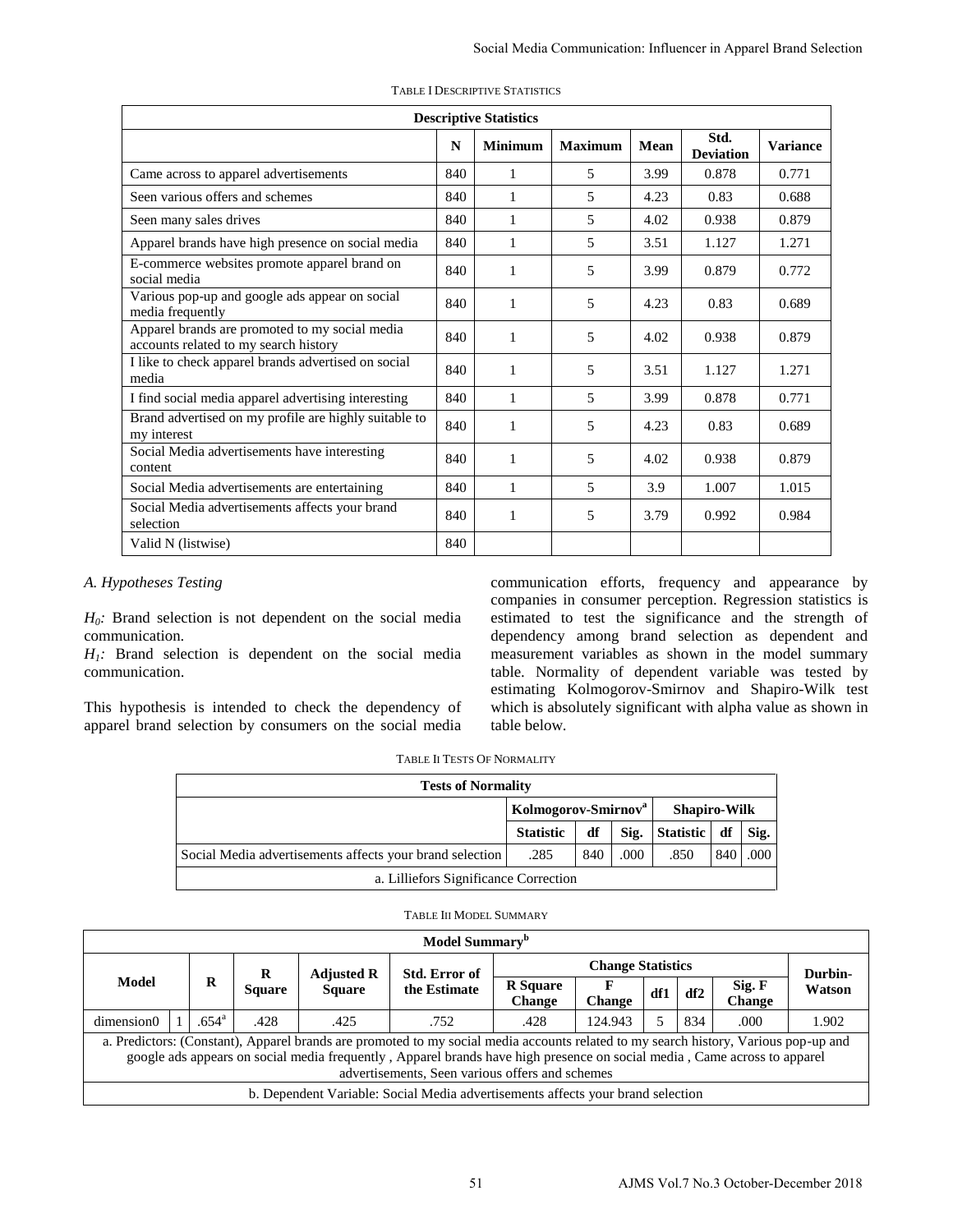| Model |                                                                                                                                                                                                                                                                                                                    | <b>Sum of Squares</b>                                                           | df  | <b>Mean Square</b> |         | Sig.              |  |  |  |  |
|-------|--------------------------------------------------------------------------------------------------------------------------------------------------------------------------------------------------------------------------------------------------------------------------------------------------------------------|---------------------------------------------------------------------------------|-----|--------------------|---------|-------------------|--|--|--|--|
|       | Regression                                                                                                                                                                                                                                                                                                         | 353.727                                                                         |     | 70.745             | 124.943 | .000 <sup>a</sup> |  |  |  |  |
|       | Residual                                                                                                                                                                                                                                                                                                           | 472.230                                                                         | 834 | .566               |         |                   |  |  |  |  |
|       | Total                                                                                                                                                                                                                                                                                                              | 825.957                                                                         | 839 |                    |         |                   |  |  |  |  |
|       | a. Predictors: (Constant), Apparel brands are promoted to my social media accounts related to my search history, Various pop-up and<br>google ads appears on social media frequently, Apparel brands have high presence on social media, Came across to apparel<br>advertisements, Seen various offers and schemes |                                                                                 |     |                    |         |                   |  |  |  |  |
|       |                                                                                                                                                                                                                                                                                                                    | b. Dependent Variable: Social Media advertisements affects your brand selection |     |                    |         |                   |  |  |  |  |

#### TABLE IV ANOVA SUMMARY

#### TABLE V ANOVA SUMMARY

| <b>Residuals Statistics</b> <sup>a</sup>                                        |                |                |      |                       |     |  |  |  |  |  |
|---------------------------------------------------------------------------------|----------------|----------------|------|-----------------------|-----|--|--|--|--|--|
|                                                                                 | <b>Minimum</b> | <b>Maximum</b> | Mean | <b>Std. Deviation</b> | N   |  |  |  |  |  |
| <b>Predicted Value</b>                                                          | 2.19           | 4.69           | 3.79 | .649                  | 840 |  |  |  |  |  |
| Residual                                                                        | $-1.418$       | 2.659          | .000 | .750                  | 840 |  |  |  |  |  |
| <b>Std. Predicted Value</b>                                                     | $-2.469$       | 1.381          | .000 | 1.000                 | 840 |  |  |  |  |  |
| Std. Residual                                                                   | $-1.884$       | 3.534          | .000 | .997                  | 840 |  |  |  |  |  |
| a. Dependent Variable: Social Media advertisements affects your brand selection |                |                |      |                       |     |  |  |  |  |  |

#### TABLE VI CORRELATION MATRIX

|                            | <b>Model</b>                                       |                                           |               | <b>Sum of Squares</b>                 |                                                 | df                  |                                         |                        | <b>Mean Square</b>                                                                                                                                                                                                                                              |                                       | F       | Sig.                                  |
|----------------------------|----------------------------------------------------|-------------------------------------------|---------------|---------------------------------------|-------------------------------------------------|---------------------|-----------------------------------------|------------------------|-----------------------------------------------------------------------------------------------------------------------------------------------------------------------------------------------------------------------------------------------------------------|---------------------------------------|---------|---------------------------------------|
|                            | Regression                                         |                                           |               | 353.727                               |                                                 | 5                   |                                         |                        | 70.745                                                                                                                                                                                                                                                          |                                       | 124.943 | .000 <sup>a</sup>                     |
| 1                          | Residual                                           |                                           |               | 472.230                               |                                                 | 834                 |                                         |                        | .566                                                                                                                                                                                                                                                            |                                       |         |                                       |
|                            | Total                                              |                                           |               | 825.957                               |                                                 | 839                 |                                         |                        |                                                                                                                                                                                                                                                                 |                                       |         |                                       |
|                            |                                                    |                                           |               |                                       | advertisements, Seen various offers and schemes |                     |                                         |                        | a. Predictors: (Constant), Apparel brands are promoted to my social media accounts related to my search history, Various pop-up and<br>google ads appears on social media frequently, Apparel brands have high presence on social media, Came across to apparel |                                       |         |                                       |
|                            |                                                    |                                           |               |                                       |                                                 |                     |                                         |                        | b. Dependent Variable: Social Media advertisements affects your brand selection                                                                                                                                                                                 |                                       |         |                                       |
|                            |                                                    |                                           |               |                                       | <b>TABLE V ANOVA SUMMARY</b>                    |                     |                                         |                        |                                                                                                                                                                                                                                                                 |                                       |         |                                       |
|                            |                                                    |                                           |               |                                       |                                                 |                     | <b>Residuals Statistics<sup>a</sup></b> |                        |                                                                                                                                                                                                                                                                 |                                       |         |                                       |
|                            |                                                    |                                           |               |                                       | <b>Minimum</b>                                  |                     | <b>Maximum</b>                          | Mean                   | <b>Std. Deviation</b>                                                                                                                                                                                                                                           | ${\bf N}$                             |         |                                       |
|                            |                                                    |                                           |               | Predicted Value                       | 2.19                                            |                     | 4.69                                    | 3.79                   | .649                                                                                                                                                                                                                                                            | 840                                   |         |                                       |
|                            |                                                    |                                           | Residual      |                                       | $-1.418$                                        |                     | 2.659                                   | .000                   | .750                                                                                                                                                                                                                                                            | 840                                   |         |                                       |
|                            |                                                    |                                           |               | Std. Predicted Value                  | $-2.469$                                        |                     | 1.381                                   | .000                   | 1.000                                                                                                                                                                                                                                                           | 840                                   |         |                                       |
|                            |                                                    |                                           | Std. Residual |                                       | $-1.884$                                        |                     | 3.534                                   | .000                   | .997                                                                                                                                                                                                                                                            | 840                                   |         |                                       |
|                            |                                                    |                                           |               |                                       |                                                 |                     |                                         |                        | a. Dependent Variable: Social Media advertisements affects your brand selection                                                                                                                                                                                 |                                       |         |                                       |
|                            |                                                    |                                           |               |                                       | TABLE VI CORRELATION MATRIX                     |                     |                                         |                        |                                                                                                                                                                                                                                                                 |                                       |         |                                       |
|                            |                                                    |                                           |               |                                       |                                                 | <b>Correlations</b> |                                         |                        |                                                                                                                                                                                                                                                                 |                                       |         |                                       |
|                            | **. Correlation is significant at the              |                                           |               | <b>Social Media</b><br>advertisements | I like to check<br>apparel                      |                     | I find social<br>media                  |                        | <b>Brand</b><br>advertised on                                                                                                                                                                                                                                   | <b>Social Media</b><br>advertisements |         | <b>Social Media</b><br>advertisements |
|                            | $0.01$ level $(2-tailed)$ .                        |                                           |               | affects your<br>brand                 | <b>brands</b><br>advertised on                  |                     |                                         | apparel<br>advertising | my profile are<br>highly suitable                                                                                                                                                                                                                               | have<br>interesting                   |         | are                                   |
|                            |                                                    |                                           |               | selection                             | social media                                    |                     | interesting                             |                        | to my interest                                                                                                                                                                                                                                                  | content                               |         | entertaining                          |
|                            | Social Media                                       | Pearson<br>Correlation<br>Sig. (2-tailed) |               | 1                                     |                                                 | $.653**$            |                                         | $.227***$              | $.147**$                                                                                                                                                                                                                                                        | $.242**$                              |         | .498**                                |
|                            | advertisements<br>affects your                     |                                           |               |                                       | $\mathbf{0}$                                    |                     | $\overline{0}$                          |                        | $\mathbf{0}$                                                                                                                                                                                                                                                    | $\mathbf{0}$                          |         | $\Omega$                              |
|                            | brand selection                                    | N                                         |               | 840                                   | 840                                             |                     |                                         | 840                    | 840                                                                                                                                                                                                                                                             | 840                                   |         | 840                                   |
|                            | I like to check                                    | Pearson<br>Correlation                    |               | $.653***$                             | $\mathbf{1}$                                    |                     | $.307***$                               |                        | $.181^{\ast\ast}$                                                                                                                                                                                                                                               | $.342**$                              |         | $.569**$                              |
|                            | apparel brands<br>advertised on                    | Sig. (2-tailed)                           |               | $\boldsymbol{0}$                      |                                                 |                     |                                         | $\mathbf{0}$           | $\mathbf{0}$                                                                                                                                                                                                                                                    | $\overline{0}$                        |         | $\overline{0}$                        |
|                            | social media                                       | N                                         |               | 840                                   | 840                                             |                     | 840                                     |                        | 840                                                                                                                                                                                                                                                             | 840                                   |         | 840                                   |
|                            | I find social                                      | Pearson<br>Correlation                    |               | $.227***$                             | $.307**$                                        |                     | $\mathbf{1}$                            | $.320***$              |                                                                                                                                                                                                                                                                 | $.367***$                             |         | $.207**$                              |
|                            | media apparel                                      | Sig. (2-tailed)                           |               | $\overline{0}$                        | $\mathbf{0}$                                    |                     |                                         |                        | $\overline{0}$                                                                                                                                                                                                                                                  | $\overline{0}$                        |         | $\overline{0}$                        |
| advertising<br>interesting |                                                    | ${\bf N}$                                 |               | 840                                   | 840                                             |                     | 840                                     |                        | 840                                                                                                                                                                                                                                                             | 840                                   |         | 840                                   |
|                            |                                                    | Pearson                                   |               | $.147\sp{*}$                          | $.181\sp{**}$                                   |                     |                                         | $.320***$              | $\mathbf{1}$                                                                                                                                                                                                                                                    | $.188^{**}$                           |         | $.185^{\ast\ast}$                     |
|                            | advertised on                                      | Correlation<br>Sig. (2-tailed)            |               | $\overline{0}$                        | $\mathbf{0}$                                    |                     |                                         | $\overline{0}$         |                                                                                                                                                                                                                                                                 | $\overline{0}$                        |         | $\overline{0}$                        |
|                            | my profile are                                     |                                           |               |                                       | 840                                             |                     | 840                                     |                        | 840                                                                                                                                                                                                                                                             | 840                                   |         | 840                                   |
|                            | highly suitable                                    | ${\bf N}$                                 |               | 840                                   |                                                 |                     |                                         |                        |                                                                                                                                                                                                                                                                 |                                       |         |                                       |
|                            | to my interest<br>Social Media                     | Pearson                                   |               | $.242***$                             | $.342***$                                       |                     |                                         | $.367**$               | $.188***$                                                                                                                                                                                                                                                       | $\mathbf{1}$                          |         | $.223***$                             |
|                            | advertisements                                     | Correlation<br>Sig. (2-tailed)            |               | $\overline{0}$                        | $\mathbf{0}$                                    |                     |                                         | $\overline{0}$         | $\overline{0}$                                                                                                                                                                                                                                                  |                                       |         | $\overline{0}$                        |
|                            | have interesting                                   | N                                         |               | 840                                   | 840                                             |                     |                                         | 840                    | 840                                                                                                                                                                                                                                                             | 840                                   |         | 840                                   |
|                            |                                                    | Pearson                                   |               | .498**                                | $.569***$                                       |                     |                                         | $.207***$              | $.185\ensuremath{^{**}}$                                                                                                                                                                                                                                        | $.223***$                             |         | 1                                     |
| <b>Brand</b><br>content    | Social Media<br>advertisements<br>are entertaining | Correlation<br>Sig. (2-tailed)            |               | $\overline{0}$                        | $\theta$                                        |                     |                                         | $\overline{0}$         | $\mathbf{0}$                                                                                                                                                                                                                                                    | $\overline{0}$                        |         |                                       |